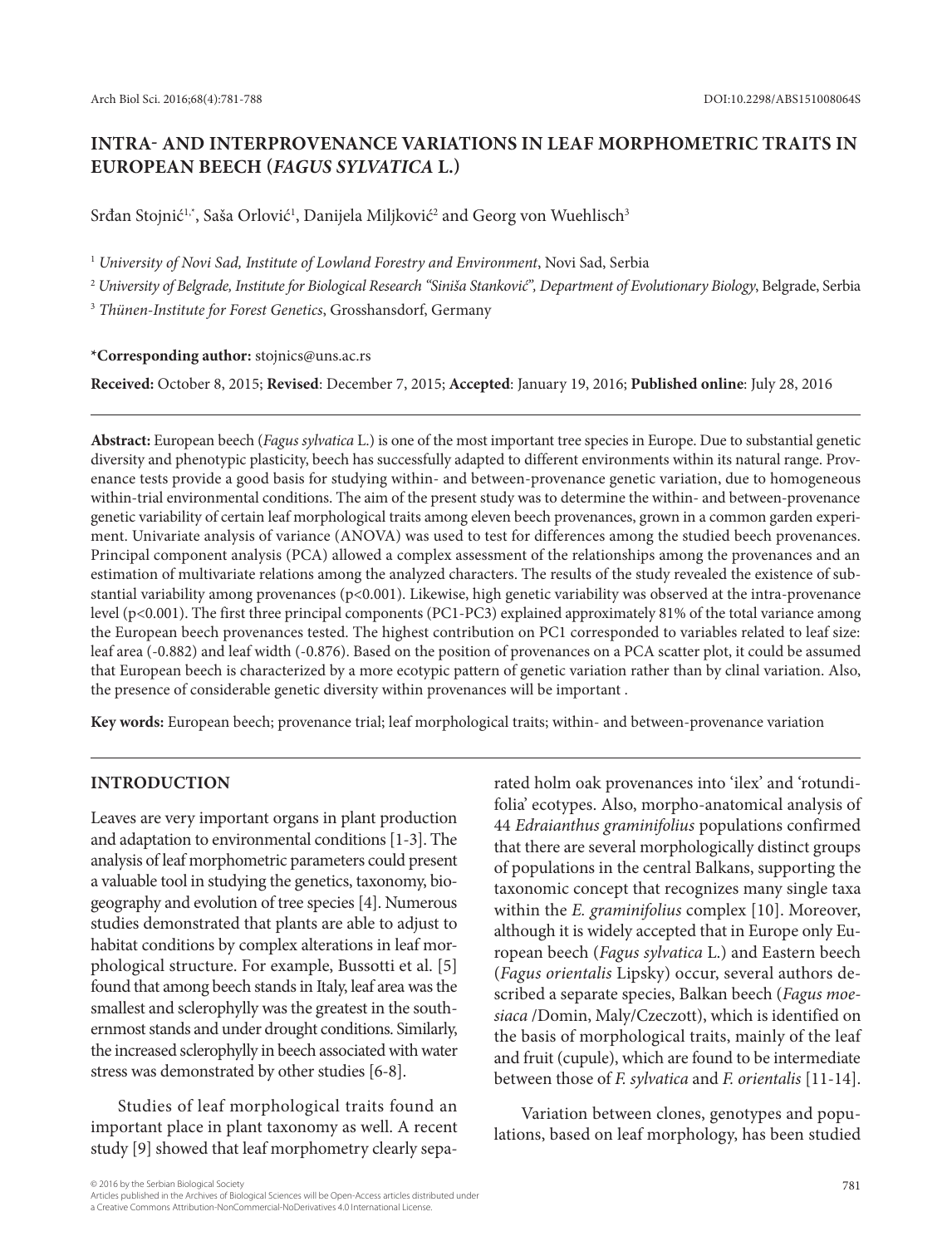intensively within tree species [15-18]. Several studies have provided excellent evidence of tree growth improvement options by selection and breeding for certain leaf morphological, anatomical and physiological characters [19-21]. Ballian et al. [22] suggested that the variability of leaf morphological traits, observed at intra- and interpopulation levels, could provide a basis for the improvement and preservation of forest genetic diversity. Genetic diversity plays a crucial role in the adaptation processes of tree populations to environmental changes. Natural selection can take place only when enough genetic diversity is present. Diversity at species and ecosystem levels is an important prerequisite for tree adaptation to altered environmental conditions [23,24]. Furthermore, the presence of genetic diversity within and between tree populations might ensure a faster response to rapid climatic changes, allowing forest trees to survive, adapt and evolve in new environments [25].

European beech is ecologically and economically one of the most important tree species in Europe. Due to its high genetic diversity and phenotypic plasticity, the species extends across ecologically and climatically variable regions [26]. Provenance trials may provide a good basis to evaluate the genetic diversity of various provenances [27]. Since the environmental variability in provenance trials is minimized, differences in more uniform environments are likely to be the result of genetic differentiation [28]. The objective of the present study was to determine the level of genetic diversity and to assess the within- and between-provenance variation of leaf morphological traits in European beech cultivated in a common garden experiment. Additionally, a multivariate statistical technique was applied to estimate multivariate relations among leaf characteristics and to examine patterns of variation between the beech provenances tested.

### **MATERIALS AND METHODS**

### **Experimental site**

The European beech provenance trial is situated on Mt. Fruška Gora, in the northern part of Serbia. It was established in spring 2007 by planting 3-year-old seedlings. The geographical coordinates of the plot are: N 45°10'9.86", E 19°47'53.45". The trial was arranged in



**Fig. 1.** Geographical distribution of the studied beech provenances. The symbols indicate provenances (●) and the trial site, Mt. Fruška Gora (□). The dark shaded area represents the natural distribution range of beech [62].

a randomized complete block design at an altitude of

**Table 1.** European beech provenances studied.

| Code        | Provenance                  | Country | Geographical<br>coordinates | Altitude        |     |  |
|-------------|-----------------------------|---------|-----------------------------|-----------------|-----|--|
|             |                             |         | Lat. $(N)$                  | Lon. (E)        | (m) |  |
| <b>HR25</b> | Vrani Kamen                 | Croatia | 45°37'                      | $17^{\circ}19'$ | 600 |  |
| <b>BA32</b> | Crni Vrh, Tešanj            | Bosnia  | $44^{\circ}33'$             | 17°59'          | 500 |  |
| <b>BA33</b> | Grmeč                       | Bosnia  | $44^{\circ}46'$             | $16^{\circ}16'$ | 650 |  |
| RS36        | Fruška Gora                 | Serbia  | $45^{\circ}10'$             | 19°50'          | 370 |  |
| <b>RS38</b> | Kopaonik                    | Serbia  | $43^{\circ}10'$             | $20^{\circ}50'$ | 820 |  |
| HU42        | Valkonya                    | Hungary | 46°30'                      | $16^{\circ}45'$ | 300 |  |
| <b>DE46</b> | Pfalzgrafenweiler           | Germany | $48^{\circ}46'$             | 08°35'          | 700 |  |
| <b>DE47</b> | Schelklingen                | Germany | 47°59'                      | 09°59'          | 650 |  |
| <b>DE48</b> | Höllerbach                  | Germany | 49°01'                      | 13°14'          | 755 |  |
| AT56        | Scharnstein,<br>Mitterndorf | Austria | 47°54'                      | 13°58'          | 480 |  |
| RO63        | Alesd                       | Romania | 47°11'                      | $22^{\circ}15'$ | 490 |  |

approximately 370 m a.s.l. with a northwestern exposition. The climate on the mountain is temperate continental. Mean air temperature is 11.1°C, and annual precipitation is 624 mm. Mean temperature during the vegetation period (April-September) is 17.8°C. The total precipitation, in the same period, amounts to 369 mm (45% of the total annual precipitation). The climate records are from the weather station Rimski Šančevi (N 45°20', E 19°51'; 84 m a.s.l.), 30 km from the trial stand. The soil is acid brown with a pH of 5.4 [29].

# **Leaf morphology measurements**

The study involved eleven beech provenances in their juvenile developmental stage, originating from Austria,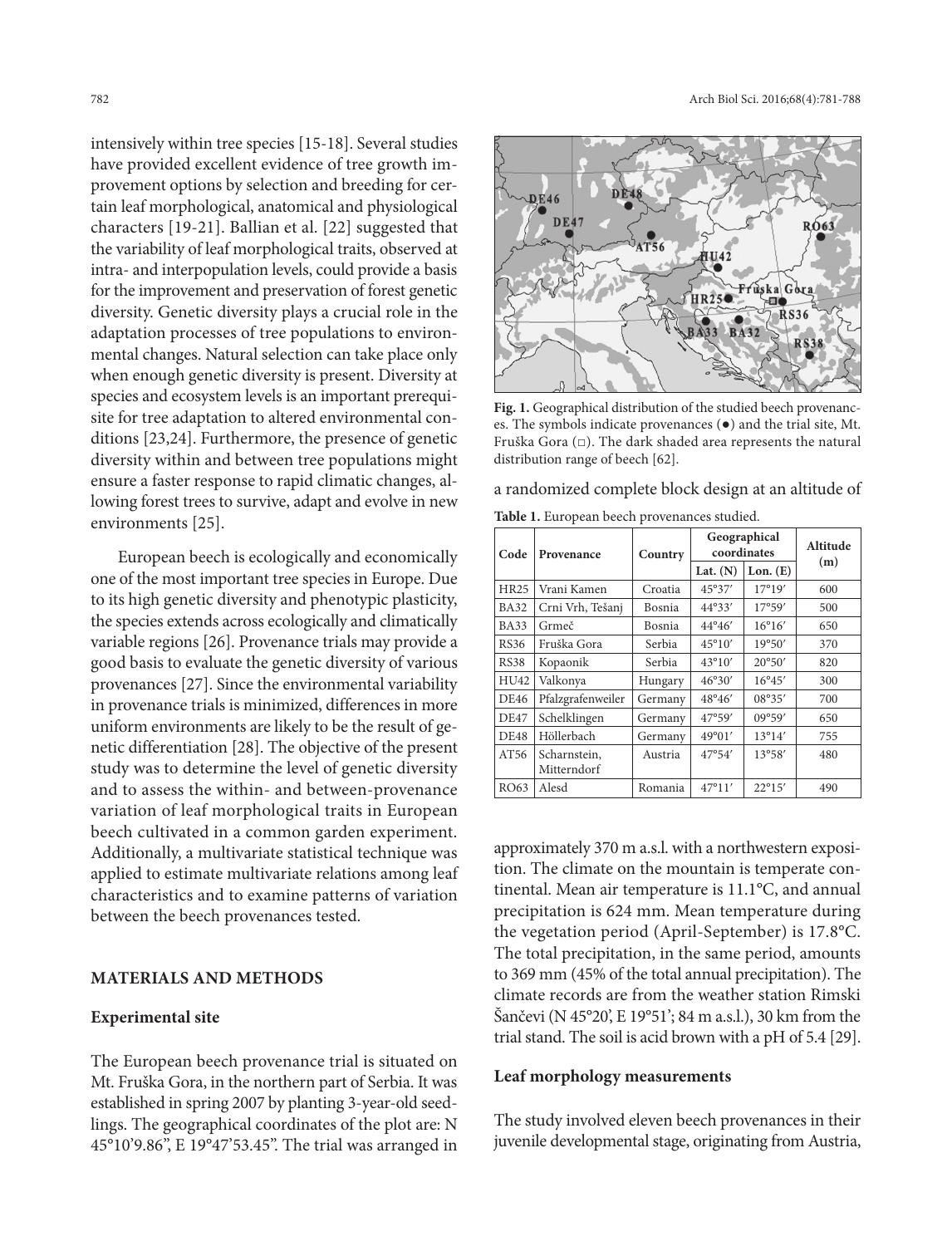

**Fig. 2.** Examination of leaf morphological traits. LL – lamina length; LW – lamina width; PL – petiole length; LW1 – leaf width at 1 cm above the leaf base;  $DV$  – distance between 3<sup>rd</sup> and 4<sup>th</sup> vein - left.

| Abbreviation | Leaf morphological trait                          | Unit       |
|--------------|---------------------------------------------------|------------|
| LA.          | Leaf area                                         | $\rm cm^2$ |
| <b>LMA</b>   | Leaf dry mass per unit area                       | $mg/cm^2$  |
| LI.          | Lamina length                                     | mm         |
| LW           | Lamina width                                      | mm         |
| PL           | Petiole length                                    | mm         |
| LW1          | Leaf width at 1 cm above the leaf base            | mm         |
| DV           | Distance between $3rd$ and $4th$ vein - left      | mm         |
| NVI.         | Number of veins on the left side of<br>the leaf   |            |
| <b>NVR</b>   | Number of veins on the right side.<br>of the leaf |            |
| LI           | Leaf index                                        |            |
| PI           | Petiole index                                     |            |

Bosnia and Herzegovina, Croatia, Germany, Hungary, Romania and Serbia (Fig. 1; Table 1). The leaves were sampled in mid-August 2011. Within each provenance 20 leaves from 10 saplings were collected. Sampling was performed on the third or fourth distal sun-leaf, fully expanded and hardened, from the spring flush, southwest-oriented and situated in the upper third part of the crown [30]. Only insect- and disease-free leaves were collected [31]. After sampling, the leaves were herbarized. The leaf area (LA) was measured with the ADC Bioscientific Ltd. AM300 Portable Leaf Area Meter on the leaves stripped of the petiole. Later, these leaves were dried at 70°C for 72 h and leaf mass was determined. For each leaf, eight morphological traits were examined directly (LA, LL, LW, PL, LW1, DV, NVL and NVR) (Fig. 2; Table 2). From the directly measured traits, three more variables were calculated. Leaf dry mass per unit area (LMA) was calculated as the ratio between leaf dry mass and leaf area  $\rm (mg/cm^{2})$ [1]. Leaf index (LI) and petiole index (PI) were calculated according to following equations: a)  $LI = LL/LW$  $\times$  100, and b) PI = PL/LL  $\times$  100 [32].

#### **Data analysis**

All statistical analyses were performed with Statistica 10 data analysis software (StatSoft Inc., www. statsoft.com). The following parameters of descriptive statistics were evaluated for beech morphological traits: mean, minimum value, maximum value, range, standard deviation (SD) and coefficient of variation (CV%). To estimate the within- and between-provenance variation, analysis of variance (ANOVA) was performed. Significant changes were determined at p<0.01 throughout. Before statistical analyses, all data were tested for normal distribution (Shapiro-Wilk test) and homogeneity of variances (Bartlett test) [33]. For the analysis of factors in the total variation, a model with two phenotypic variance sources was utilized: provenance (genetic variation between the provenances) and genotype (nested in a provenance, representing genetic differences within a provenance). The provenances were set as fixed factors (being clearly defined), while a genotype was regarded to be a random factor (since the selection of genotypes within the provenance was randomized) [34].

Principal component analysis (PCA) was performed in order to: a) examine patterns of variation between beech provenances [35], b) study the relationship among the provenances [36], and c) estimate multivariate relations among analyzed leaf morphological traits, and to study correlations among variables [37]. Provenance means were used to create a correlation matrix from which standardized principal component (PC) scores were extracted. To determine which of the PCs accounted for the greatest amount of variation, the eigenvalues of the 3 PCs were compared for each trait [36]. Traits LMA, LI and PI were not used in PCA since they are calculated from directly measured variables, and, thus, highly correlated with them.

## **RESULTS AND DISCUSSION**

The provenance average values of particular morphological traits found in our study did not differ notably from values reported by other authors [6,2,32]. Minimum, maximum and mean values were calculated for the analyzed leaf traits, as well as coefficient of variation and standard deviation as main indicators of variability (Table 3). The studied leaf traits showed the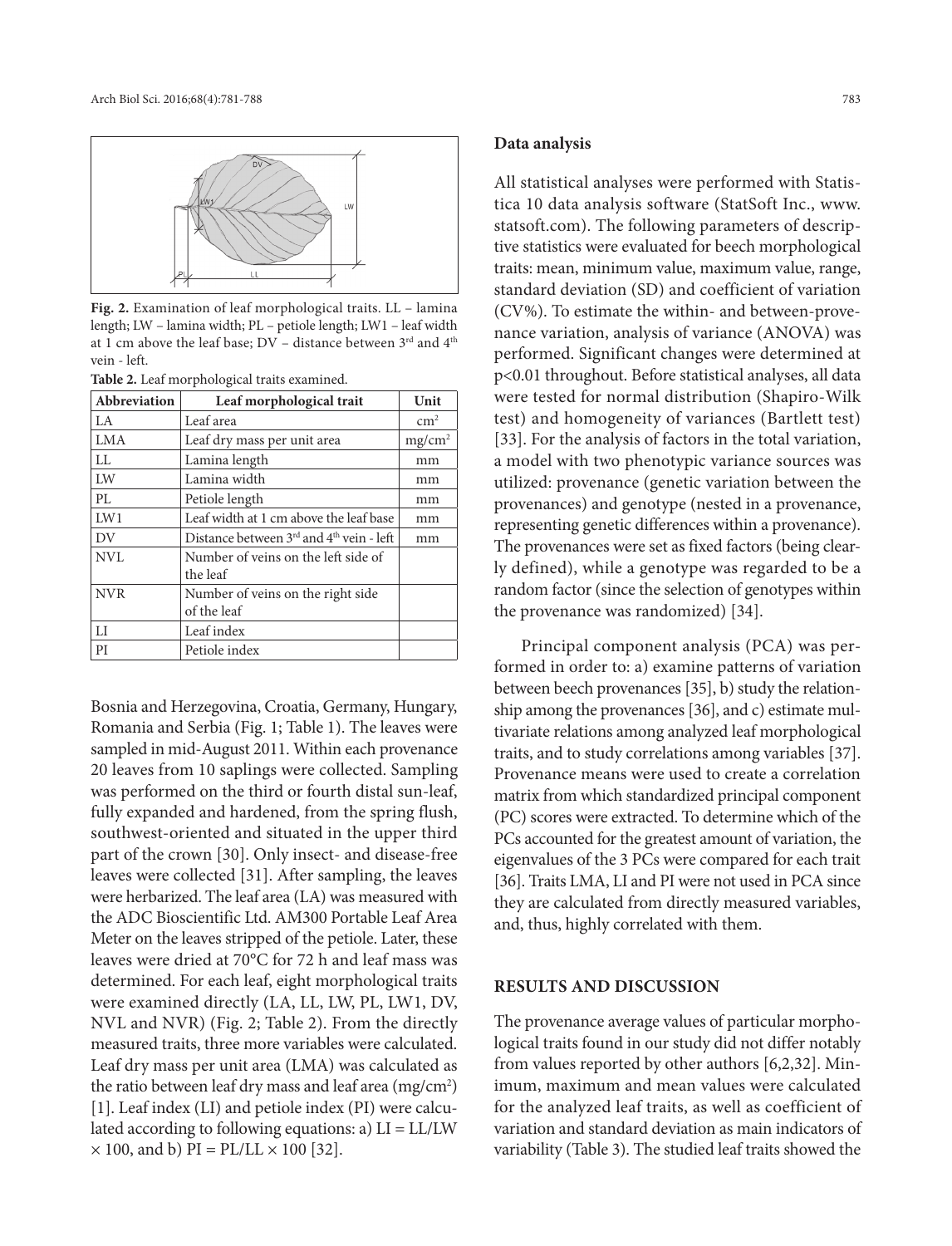

**Fig. 3.** Distribution of eleven European beech provenances in three-dimensional (upper figure) and two-dimensional (lower figure) scatter diagrams showing the relationship between provenances and the PCs.

highest variation coefficient for LA and LW1 (17.80% and 17.14%, respectively). Contrarily, the lowest variation coefficient was observed for NVR and NVL (7.77% and 8.11%, respectively).

The extent to which tree populations are capable of adapting to new environments will depend on the level of genetic variation within and between tree populations [38]. The ANOVA analysis indicated that variation between provenances as well as variation between genotypes within provenances were highly significant (p<0.001) for all analyzed traits (Table 4). Since the level and distribution of genetic variation among beech provenances are usually accompanied by ecological and geographical variation across a species' natural distribution [39,40], the observed differences between provenances are likely the result of the differ-

ent provenances' genetic architecture developed as a result of local adaptation to diverse selective pressures existing across the beech distribution range. Similar results were reported by Bayramzadeh et al. [4], who studied the variation in certain leaf morphological traits in natural populations of *Fagus orientalis* in the Caspian forests of northern Iran. Similarly, variation between provenances, based on leaf morphological traits has also been found within other tree species [41,42,9]. With regard to within-provenance genetic variability, the high between-tree variation within the provenances may be the results of the complex effect of the microsite conditions experienced by each tree and genetic differences between individuals [31,43]. Several studies have already demonstrated a high intrapopulation variation of isozyme-gene markers in European beech populations [44-47]. A high intrapopulation variability of certain functional traits has been documented in beech as well [38,48,43].

The presence of significant differences among beech provenances in terms of leaf morphological traits corresponds to the findings reported by several authors [49-51]. However, these studies did not provide insight into the structure of the between-provenance variability. Therefore, PCA was performed to determine the relationships among provenances and to examine the patterns of genetic variation between them.

The three principal components (PC1-PC3) explained approximately 81% of the total variance among the European beech provenances tested, and the first two PCs accounted for approximately 65.7% of the multi-trait variation (Table 5). However, although total variance was explained by eight PCs, we used only an eigenvalue greater than one as a measure for the significance of a PC [37]. The rest of the components (PC4-PC8) varied to a lesser extent (18.7% of total variance). Thus, only correlations between the original variables and the first three PCs are shown in Table 5 and further analyzed. PC1 accounted for 36.5% of the total variance. The highest contribution on PC1 corresponded to variables related to the leaf size: LA (-0.882) and LW (-0.876). A relatively high score on PC1 was also determined for the LL (-0.625), as well. Similarly, Hatziskakis et al. [32] reported that the high morphological diversity of Greek beech populations is mainly explained by leaf size, leaf shape and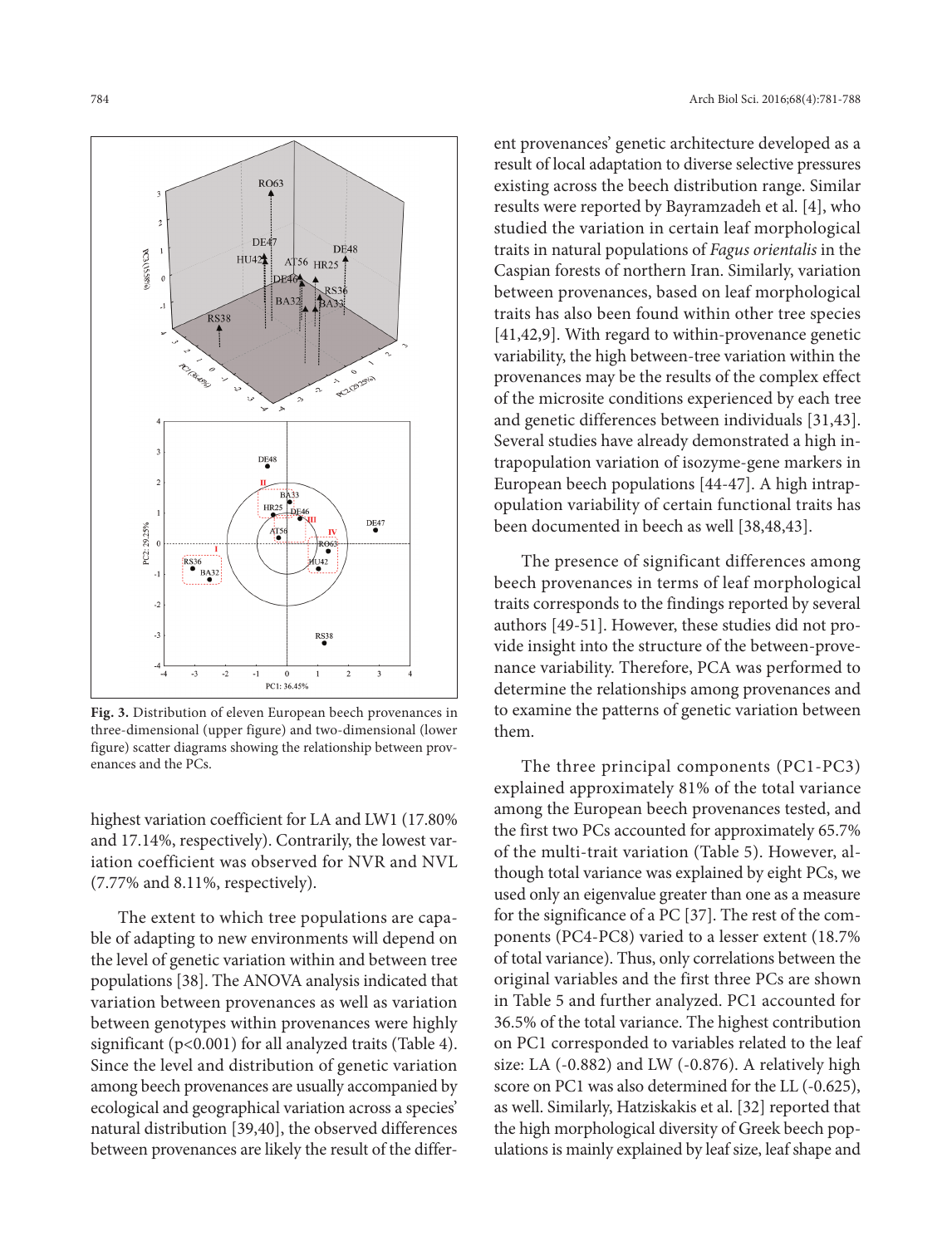| Methods.     |       |         |                |       |           |       |  |  |  |  |
|--------------|-------|---------|----------------|-------|-----------|-------|--|--|--|--|
| <b>Trait</b> | Mean  | Minimum | <b>Maximum</b> | Range | <b>SD</b> | CV(%) |  |  |  |  |
|              |       | value   | value          |       |           |       |  |  |  |  |
| LA           | 22.8  | 20.7    | 24.7           | 4.0   | 4.05      | 17.80 |  |  |  |  |
| <b>LMA</b>   | 6.6   | 5.0     | 8.0            | 3.0   | 0.76      | 11.59 |  |  |  |  |
| LL           | 65.9  | 62.9    | 68.1           | 5.2   | 7.22      | 10.91 |  |  |  |  |
| LW           | 48.0  | 45.7    | 50.3           | 4.6   | 5.15      | 10.73 |  |  |  |  |
| PL           | 7.9   | 6.5     | 8.9            | 2.4   | 1.33      | 16.92 |  |  |  |  |
| LW1          | 32.7  | 31.4    | 35.0           | 3.6   | 5.61      | 17.14 |  |  |  |  |
| DV           | 8.5   | 7.9     | 8.8            | 0.9   | 1.26      | 14.70 |  |  |  |  |
| <b>NVL</b>   | 8.1   | 7.8     | 8.4            | 0.6   | 0.65      | 8.11  |  |  |  |  |
| <b>NVR</b>   | 8.0   | 7.8     | 8.3            | 0.5   | 0.62      | 7.77  |  |  |  |  |
| $_{\rm LI}$  | 139.5 | 131.2   | 151.4          | 20.2  | 15.63     | 11.05 |  |  |  |  |
| PI           | 12.1  | 10.4    | 13.5           | 3.1   | 1.82      | 14.98 |  |  |  |  |

**Table 3.** Descriptive statistical analysis of studied leaf morphometric traits. The trait acronyms are defined in Materials and Methods.

petiole length. Paridari et al. [52] found that lamina length and lamina width were the most strongly correlated with PC1 in *Carpinus betulus* populations located along an altitudinal gradient. PC2 explained 29.3% of the total variance. Variables responsible for the differentiation along the PC2 are the following morphological characters: LW1 (0.870), NVL (-0.683) and NVR (-0.662). The third PC accounted for 15.6% of the total variance. Characters contributing to differentiation along the PC3 are: PL (-0.805) and DV (0.609) (Table 5).

**Table 5.** Eigenvalues, proportion of total variability and correlations between the investigated variables and the first three principal components (PCs)

| <b>Trait</b> | PC <sub>1</sub> | PC <sub>2</sub> | PC3      |  |  |
|--------------|-----------------|-----------------|----------|--|--|
| LA           | $-0.882$        | 0.316           | 0.177    |  |  |
| <b>LL</b>    | $-0.625$        | 0.384           | $-0.132$ |  |  |
| LW           | $-0.876$        | $-0.010$        | 0.199    |  |  |
| PI.          | $-0.176$        | 0.467           | $-0.805$ |  |  |
| LW1          | $-0.150$        | 0.870           | $-0.215$ |  |  |
| DV           | $-0.309$        | 0.463           | 0.609    |  |  |
| NVI.         | $-0.622$        | $-0.683$        | $-0.268$ |  |  |
| <b>NVR</b>   | $-0.667$        | $-0.662$        | $-0.143$ |  |  |
| Eigenvalue   | 2.92            | 2.34            | 1.25     |  |  |
| % Var.       | 36.45           | 29.25           | 15.58    |  |  |
| Cum. %       | 36.45           | 65.71           | 81.29    |  |  |

The scatter plot of the first three PCs and the two PCs (Fig. 3) shows geometrical distances among the provenances in the plot that reflect a genetic similarity in terms of the studied leaf morphometric traits [35]. Because the first three PCs explained the majority of total variation (81%) among the provenances, the approximation of the real multivariate diversity of the provenances on the 3-PC axis is considered to be acceptable for the most important discriminating (contributing) traits [53,54,35]. Nevertheless, because the three-dimensional scatter plot does not provide a clear projection of the provenances in the plot, the distribution of provenances on the PC1 and PC2 was presented on a two-dimensional plane. Starting from the negative to the positive values of PC1, beech provenances demonstrated a general decrease in leaf area, leaf width and length. Starting from the negative towards the positive values of PC2, the provenances generally decreased in number of veins on both sides of the leaf blade and increased leaf width at 1 cm above the leaf base. Based on the geometrical distances among the provenances in the scatter plot, four groups of related provenances could be separated. Group I consists of two provenances, with a high negative value of PC1 and low negative of PC2 (RS36 and BA32). Group II includes provenances with both slightly negative and positive PC1 values and intermediate positive PC2 values (HR25 and BA33). Similar to the previous group, Group III also included two provenances with slightly negative and positive PC1 values, but low positive PC2 values (AT56 and DE46). Two provenances with low to intermediate positive PC1 values and low negative PC2 values were assigned to Group IV (HU42 and RO63). The rest of the provenances may be considered unique (DE46, DE47 and RS38) (Fig. 3).

The genetic background and possible adaptation of beech populations to different environmental conditions have resulted in a complex morphological pattern, especially in areas in which beech populations have been spreading from different glacial refugia [32].

**Table 4.** *F*-statistics for 11 leaf morphometric traits in European beech provenances, from a nested-crossed analysis of variance. The trait acronyms are defined in Materials and Methods.

| Variance component    | df | LA | <b>LMA</b> | LL    | LW    | PL    | LW1   | DV    | NVL   | <b>NVR</b> |       | PI    |       |
|-----------------------|----|----|------------|-------|-------|-------|-------|-------|-------|------------|-------|-------|-------|
| Provenance            |    | 10 | 15.70      | 11.22 | 4.45  | 6.42  | 23.12 | 7.51  | 4.70  | 32.40      | 29.80 | 4.70  | 20.51 |
| $p(\le)$              |    |    | 0.001      | 0.001 | 0.001 | 0.001 | 0.001 | 0.001 | 0.001 | 0.001      | 0.001 | 0.001 | 0.001 |
| Genotype (provenance) | F  | 99 | 10.58      | 18.10 | 8.09  | 6.74  | 12.13 | 10.94 | 13.48 | 8.70       | 8.50  | 6.42  | 8.01  |
| $p(\le)$              |    |    | 0.001      | 0.001 | 0.001 | 0.001 | 0.001 | 0.001 | 0.001 | 0.001      | 0.001 | 0.001 | 0.001 |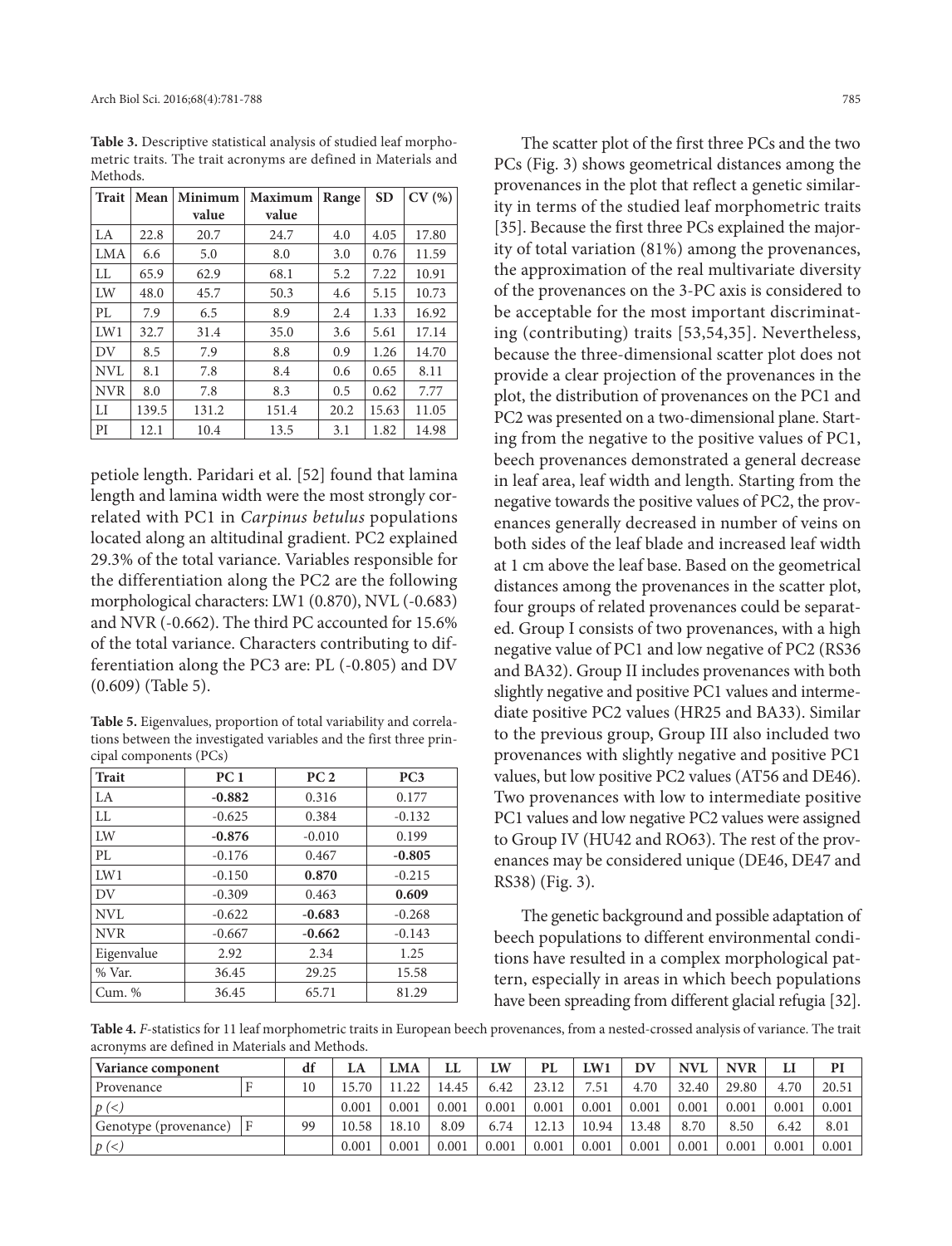The absence of association between the provenances from the same geographic regions revealed an ecotypic variation pattern related to seed origin that affected leaf morphometric traits in beech provenances. This is in agreement with previously reported findings, which demonstrated that beech is characterized by an ecotypic rather than clinal variation pattern [55,56,51]. According to Sułkowska [40], this differentiation of European beech is likely the result of many different factors, not only environmental and genetic but also anthropogenic ones. Comps et al. [57] proposed that the higher genetic diversity observed in beech populations toward the southern limit of species distribution (e.g. the Balkan Peninsula) is the result of different causes – e.g., more heterogeneous ecological conditions, older stands and the location of beech refugia were numerous. For example, during postglacial periods, in the Balkan Peninsula area genetically different beech populations spread from several glacial refugia, but never occupied larger areas [58,59]. Likewise, due to the common silvicultural management practice of natural regeneration in beech stands, the natural composition of pure and mixed beech forests has been preserved in many parts of the range (e.g. Balkan Peninsula) [60]. In contrast, Demesure et al. [44] believe that beech populations in the northern range are genetically more uniform, indicating a bottleneck at the time of postglacial recolonization. For example, Sułkowska [40] reported high genetic diversity of beech in Poland, similar to other neighboring European populations, with a slight decrease in the average number of alleles per locus and level of differentiation towards the north of the natural range limit. Lower genetic diversity is also the consequence of the conversion of beech forest to coniferous stands. In the past, many beech forests were converted into agricultural land, and later into coniferous forests (e.g. Scots pine and Norway spruce stands), particularly in the western and northeastern distribution range (Czech Republic, Germany and Poland) [60,61]. Isajev et al. [24] consider that this practice in some cases resulted in a reduction in the genetic diversity to the level of risk of the species (e.g. in disjunctive and marginal populations). Nevertheless, our study showed that German provenances were assigned to different groups, being genetically distant from each other. The obtained results further support the findings of Magri et al. [59] who argued that beech in central and northern Europe originates

from different refugia that were located in southern France, the western Alps, eastern Alps-Slovenia-Istria and southern Moravia-southern Bohemia.

# **CONCLUSIONS**

The study was conducted on young beech plants in the juvenile stage of development. The results showed the presence of significant within- and between-provenance genetic variation with regard to all the parameters measured. Notable morphological differences between the investigated provenances are probably related to the specificity of their habitats and different selective pressures. PCA revealed an absence of association between the provenances from the same geographic regions (e.g. Germany and the Balkan Peninsula), revealing a more ecotypic pattern of genetic variation. The existence of substantial genetic variability both within and between provenances might be of crucial relevance in adaptation processes of beech to climate change.

**Acknowledgments:** This paper was realized as a part of the project "Studying climate change and its influence on the environment: impacts, adaptation and mitigation" (43007) financed by the Ministry of Education, Science and Technological Development of the Republic of Serbia within the framework of integrated and interdisciplinary research for the period 2011-2016.

**Authors' contributions:** Srđan Stojnić collected the data and wrote the first draft of the manuscript. Danijela Miljković performed statistical analyses. Saša Orlović and Georg von Wuehlisch coordinated the research. All authors provided input and edited the manuscript and agreed on its final version.

**Conflict of interest disclosure:** We certify that there is no actual or potential conflict of interest in relation to this article, including any financial, personal, or other relationships with people or organizations.

## **REFERENCES**

- 1. Bruschi P, Grossoni P, Bussotti F. Within-and amongtree variation in leaf morphology of *Quercus petraea* (Matt.) Liebl. natural populations. Trees - Struct Funct. 2003;17(2):164-72.
- 2. Barna M. Adaptation of European beech (*Fagus sylvatica* L.) to different ecological conditions: leaf size variation. Pol J Ecol. 2004;52(1):35-45.
- 3. Bussotti F. Functional leaf traits, plant communities and acclimation processes in relation to oxidative stress in trees: a critical overview. Glob Change Biol. 2008;14(11):2727-39.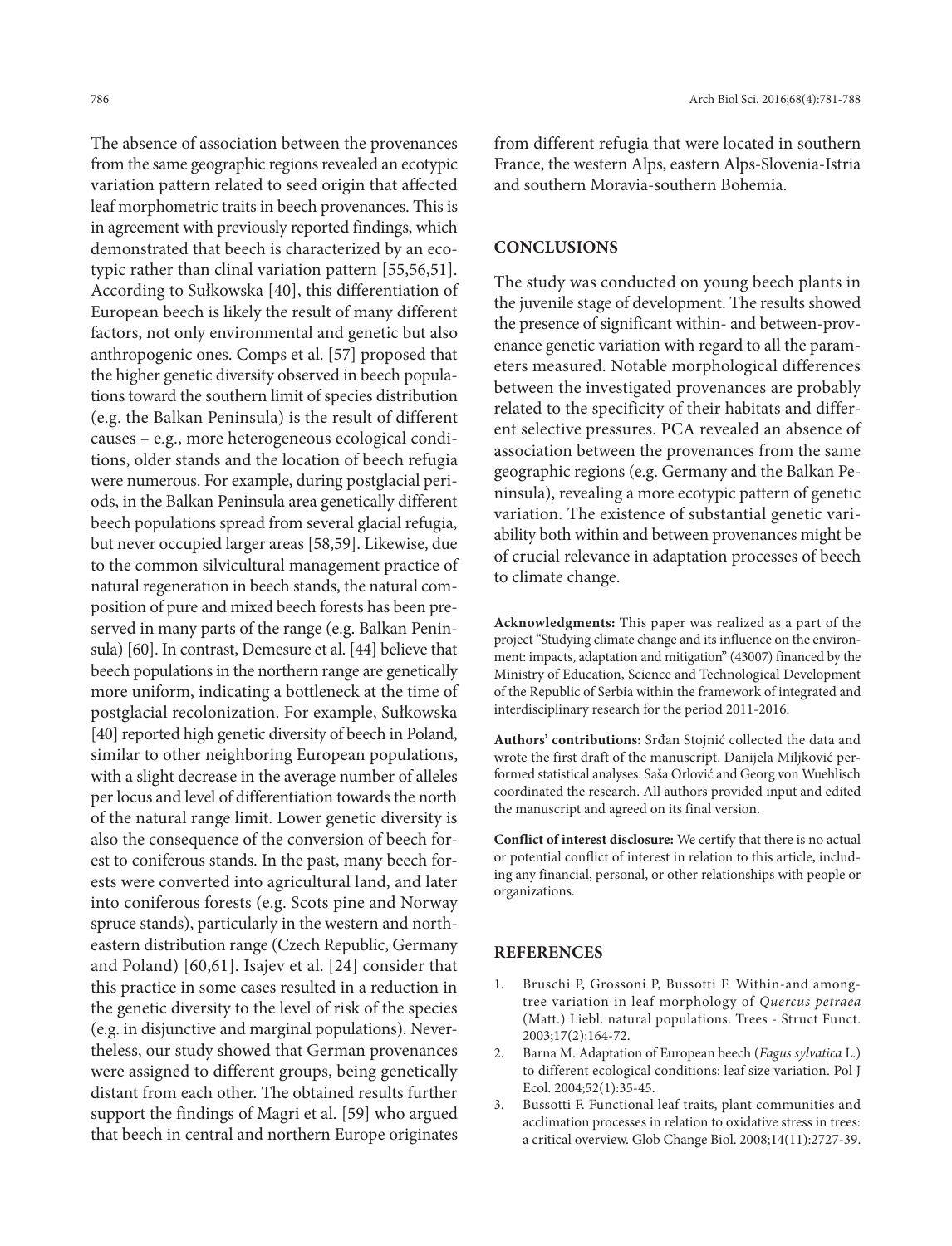- 4. Bayramzadeh V, Attarod P, Ahmadi MT, Ghadiri M, Akbari R, Safarkar T, Shirvany A. Variation of leaf morphological traits in natural populations of *Fagus orientalis* Lipsky in the Caspian forests of Northern Iran. Ann For Res. 2012;55(1):33-42.
- 5. Bussotti F, Pancrazi M, Matteucci G, Gerosa G. Leaf morphology and chemistry in *Fagus sylvatica* (beech) trees as affected by site factors and ozone: results from CONECO-FOR permanent monitoring plots in Italy. Tree Physiol. 2005;25(2):211-9.
- 6. Bussotti F, Bottacci A, Bartolesi A, Grossoni P, Tani C. Morpho-anatomical alterations in leaves collected from beech trees (*Fagus sylvatica* L.) in conditions of natural water stress. Environ Exp Bot. 1995;35(2):201-13.
- 7. Gravano E, Bussotti F, Grossoni P, Tani C. Morpho-anatomical and functional modifications in beech leaves on the top ridge of the Apenines (central Italy). Phyton-Int J Exp Bot. 1999;39(4):41-6.
- 8. Bussotti F, Borghini F, Celesti C, Leonzio C, Bruschi P. Leaf morphology and macronutrients in broadleaved trees in central Italy. Trees - Struct Funct. 2000;14(7):361-8.
- 9. Peguero-Pina JJ, Sancho-Knapik D, Barrón E, Camarero JJ, Vilagrosa A, Gil-Pelegrín E. Morphological and physiological divergences within *Quercus ilex* support the existence of different ecotypes depending on climatic dryness. Ann Bot-London. 2014;114(2):301-13.
- 10. Rakić T, Živković I, Šinžar-Sekulić J, Stevanović B, Stevanović V, Lakušić D. Morphological variation within the *Edraianthus graminifolius* complex (*Campanulaceae*) from the central Balkan Peninsula – Evidence from multivariate statistical analysis. Flora. 2012;207(5):354-64.
- 11. Fukarek P. Neki osnovni podaci u vezi sa pitanjem bukve u Bosni i Hercegovini. Narodni Šumar. 1954;7-8:1-20.
- 12. Mišić V. Varijabilnost i ekologija bukve u Jugoslaviji, knjiga 1. Spec. ed. Beograd: Biološki institut; 1957. 181 p.
- 13. Jovanović B. Dendrologija sa osnovama fitocenologije. Beograd: Naučna knjiga; 1971.
- 14. Jovanović B, Cvjetićanin R. Šumske zajednice mezijske bukve u Srbiji. In: Stojanović LJ, editors. Bukva u Srbiji. Beograd: Udruženje šumarskih inženjera i tehničara Srbije and Šumarski fakultet Univerzitet u Beogradu; 2005. p. 125-38.
- 15. Orlović SS, Pajević SP, Krstić BĐ, Merkulov LS, Nikolić NP, Pilipović AR. Variability of anatomical-physiological traits in black locust clones (*Robinia pseudoacacia* L.). Proc Nat Sci Matica Srpska Novi Sad. 2004;106(1):65-79.
- 16. Nikolić N, Krstić B, Pajević S, Orlović S. Variability of leaf characteristics in different pedunculate oak genotypes (*Quercus robur* L.). Proc Nat Sci Matica Srpska Novi Sad. 2006;110(1);95-105.
- 17. Brus R, Ballian D, Zhelev P, Pandža M, Bobinac M, Acevski J, Raftoyannis Y, Jarni K. Absence of geographical structure of morphological variation in *Juniperus oxycedrus* L. subsp. *oxycedrus* in the Balkan Peninsula. Eur J For Res. 2011a;130(4):657-70.
- 18. Kajba D, Ballian D, Idžojtić M, Poljak I. Leaf morphology variation of *Populus nigra* L. in natural populations along the rivers in Croatia and Bosnia and Herzegovina. South-east Eur For. 2015;6(1):39-51.
- 19. Orlović S, Guzina V, Krstić B, Merkulov Lj. Genetic variability in anatomical, physiological and growth characteristics of hybrid poplar (*Populus* x *euramericana* DODE (GUINIER)) and eastern cottonwood (*Populus deltoides* BARTR.) clones. Silvae Genet. 1998;47(4):183-90.
- 20. Orlović S, Pajević S, Krstić B, Kovačević B. Genetic and phenotypic correlation of physiological and growth parameters of poplar clones. Genetika+. 2001;33(3):53-64.
- 21. Orlović S, Pajević S, Klašnja B, Galić Z, Marković M. Variability of physiological and growth characteristics of white willow (*Salix alba* L.) clones. Genetika+. 2006;38(2):145-52.
- 22. Ballian D, Memišević M, Bogunić F, Bašić N, Marković M, Kajba D. Morfološka varijabilnost hrasta lužnjaka (*Quercus robur* L.) na području Hrvatske i zapadnog Balkana. Šumar list. 2010;134(7-8):371-86.
- 23. Thorsen BJ, Kjær ED. Forest genetic diversity and climate change: economic considerations. In: Koskela J, Buck A, Teissier du Cros E, editors. Climate change and forest genetic diversity: Implications for sustainable forest management in Europe. Rome: Bioversity International; 2007. p. 69-84.
- 24. Isajev V, Ivetić I, Lučić A, Rakonjac Lj. Gene pool conservation and tree improvement in Serbia. Genetika+. 2009;41(3):309-27.
- 25. Koskela J, Buck A, Teissier du Cros E, editors. Climate change and forest genetic diversity: Implications for sustainable forest management in Europe. Rome: Bioversity International; 2007. 111 p.
- 26. Mátyás C, Berki I, Czúcz B, Gálos B, Móricz N, Rasztovits E. Future of beech in Southeast Europe from the perspective of evolutionary ecology. Acta Silv Lign Hung. 2010;6(1):91-110.
- 27. Stojnić S, Sass-Klaassen U, Orlović S, Matović B, Eilmann B. Plastic growth response of European beech provenances to dry site conditions. IAWA J. 2013;34(4):475-84.
- 28. Meier IC, Leuschner C. Leaf size and leaf area index in *Fagus sylvatica* forests: competing effects of precipitation, temperature, and nitrogen availability. Ecosystems 2008;11(5):655- 69.
- 29. Stojnić S, Orlović S, Galić Z, Vasić V, Vilotić D, Knežević M, Šijačić-Nikolić M. Environmental characteristics in the European beech provenance trials at Fruška gora mountain and Debeli lug. Topola. 2012a;189/190:125-42. Serbian.
- 30. Robson TM, Sánchez-Gómez D, Cano FJ, Aranda I. Variation in functional leaf traits among beech provenances during a Spanish summer reflects the differences in their origin. Tree Genet Genomes. 2012;8(5):1111-21.
- 31. Brus R, Ballian D, Bogunić F, Bobinac B, Idžojtić M. Leaflet morphometric variation of service tree (*Sorbus domestica* L.) in the Balkan Peninsula. Plant Biosyst. 2011b;145(2):278-85.
- 32. Hatziskakis S, Tsiripidis I, Papageorgiou AC. Leaf morphological variation in beech (*Fagus sylvatica* L.) populations in Greece and its relation to their post-glacial origin. Bot J Linn Soc. 2011;165(4):422-36.
- 33. Rose L, Leuchner C, Köckemann B, Buschmann H. Are marginal beech (*Fagus sylvatica* L.) provenances a source for drought tolerant ecotypes? Eur J For Res. 2009;128(4):335- 43.
- 34. Batos B, Vilotić D, Orlović S, Miljković D. Inter and intrapopulation variation of leaf stomatal traits of *Quercus robur* L. in Northern Serbia. Arch Biol Sci. 2010;62(4):1125-36.